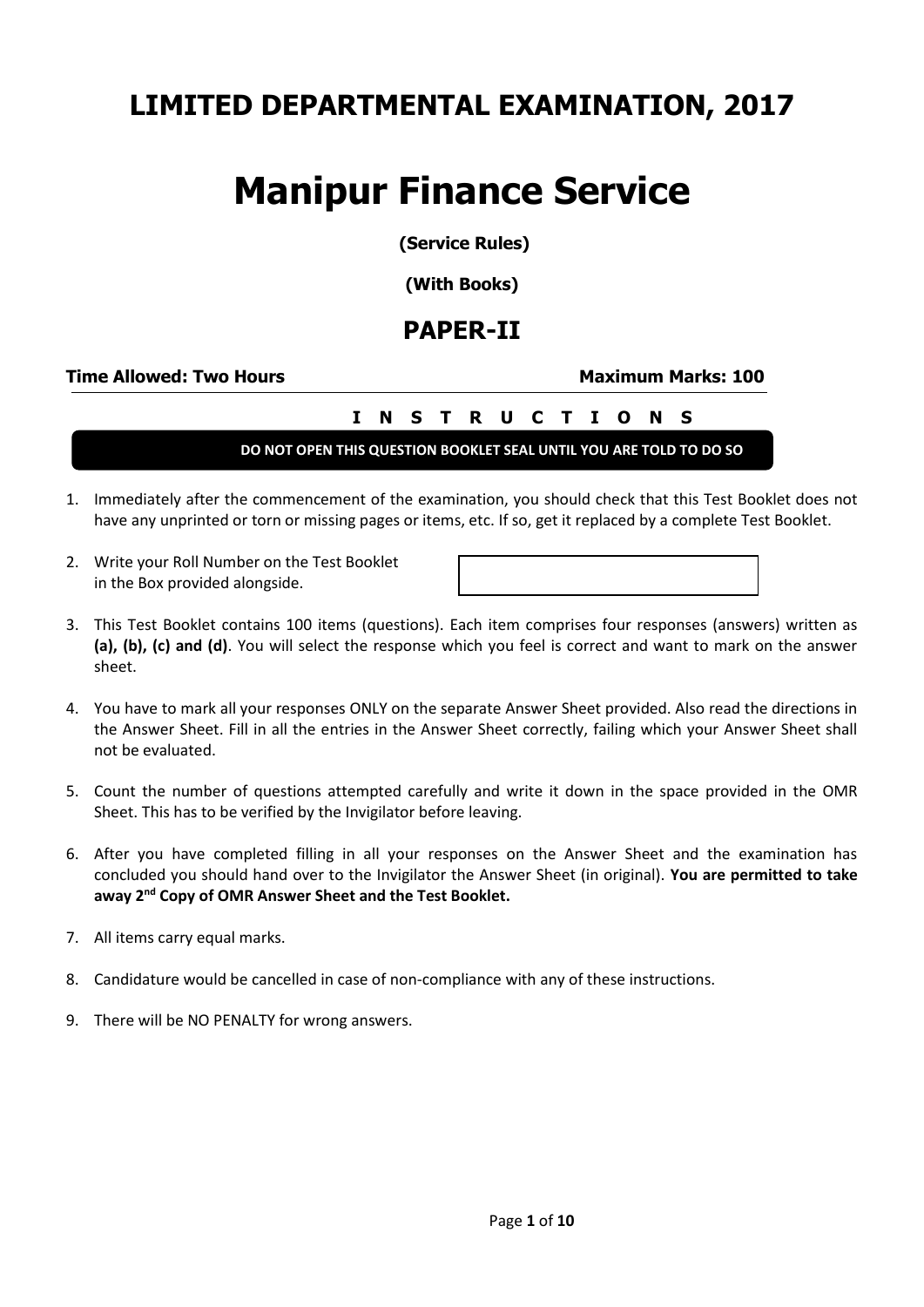- 1 The Fundamental Rules came into force wef
	- (a) 01/01/1920;
	- (b)  $01/01/1921$ :
	- (c) 01/01/1922 ; and
	- (d) 01/04/1922.

2. Duty includes the period of -

- (a) Training ;
- (b) Unauthorised leave ;
- (c) Service not verified ; and
- (d) Break in service.
- 3. Duty does not include the period of
	- (a) Probation ;
	- (b) Training ;
	- (c) Joining Time ;
	- (d) Leave.
- 4. Wilful absence is treated as dies non for the purpose of -
	- (a) Increment ;
	- (b) Pension ;
	- (c) Joining Time ; and
	- (d) All of the above.
- 5. Permanent post means a post carrying sanctioned without limit of time.
	- (a) A permanent fixed rate of pay ;
	- (b) A definite rate of pay ;
	- (c) A variable rate of pay ; and
	- (d) None of the above.

6. A post carrying a definite rate of pay sanctioned for a limited time is a -

- (a) Temporary post ;
- (b) Permanent post ;
- (c) Supernumerary post ; and
- (d) Ex-cade post.
- 7. A tenure post is a
	- (a) Ad hoc post ;
	- (b) Temporary post ;
	- (c) Permanent post ; and
	- (d) Ex-cadre post.

8. A post which an individual Government servant may not hold for more than a limited period is a -

- (a) Temporary post ;
- (b) Tenure post ;
- (c) Permanent post ; and
- (d) None of the above.

9. Temporary post is a post carrying -

(a) A definite rate of pay sanctioned for a limited time ;

(b) A variable rate of pay sanctioned for a limited time ;

(c) A variable rate of pay sanctioned without limit of time ; and

(d) None of the above.

10. Supernumerary post is a -

- (a) Ad hoc post ;
- (b) Temporary post ;
- (c) Permanent post ; and
- (d) Ex-cadre post.

11. The concept of time-scale of pay (or, pay scale) had been discontinued wef -

- (a) 01/01/2006 ;
- (b) 01/04/2006 ;
- (c) 01/01/2008 ; and
- (d) 01/01/2016.

12. Existing basic pay means -

- (a) Pay drawn in the existing pay band ;
- (b) Pay drawn in the existing pay band

and grade psy ;

- (c) Pay drawn in the existing pay scale ; and
	- $(d)$  Both  $(b)$  and  $(c)$ .

13. In case of promotion, the employee may opt to get his pay fixed from the date of promotion or from the date of next increment. The option is to be exercised -

(a) On the date of promotion ;

(b) Within 10 days of receipt of order of promotion ;

(c) Within one month from the date of promotion ; and

(d) On the date of taking charge of the promotion post.

14. When the scale of pay of a post is revised upwards without involving assumption of duties and responsibilities of greater importance, the fixation of pay is regulated under -

- (a) FR 23 and FR 22(I)(a)(1) ;
- (b) FR 23 and FR 22(I)(a)(2) ;
- (c) FR 23 and FR 22(I)(a)(3) ; and
- (d) FR 23 and FR 22(I)(b)(2).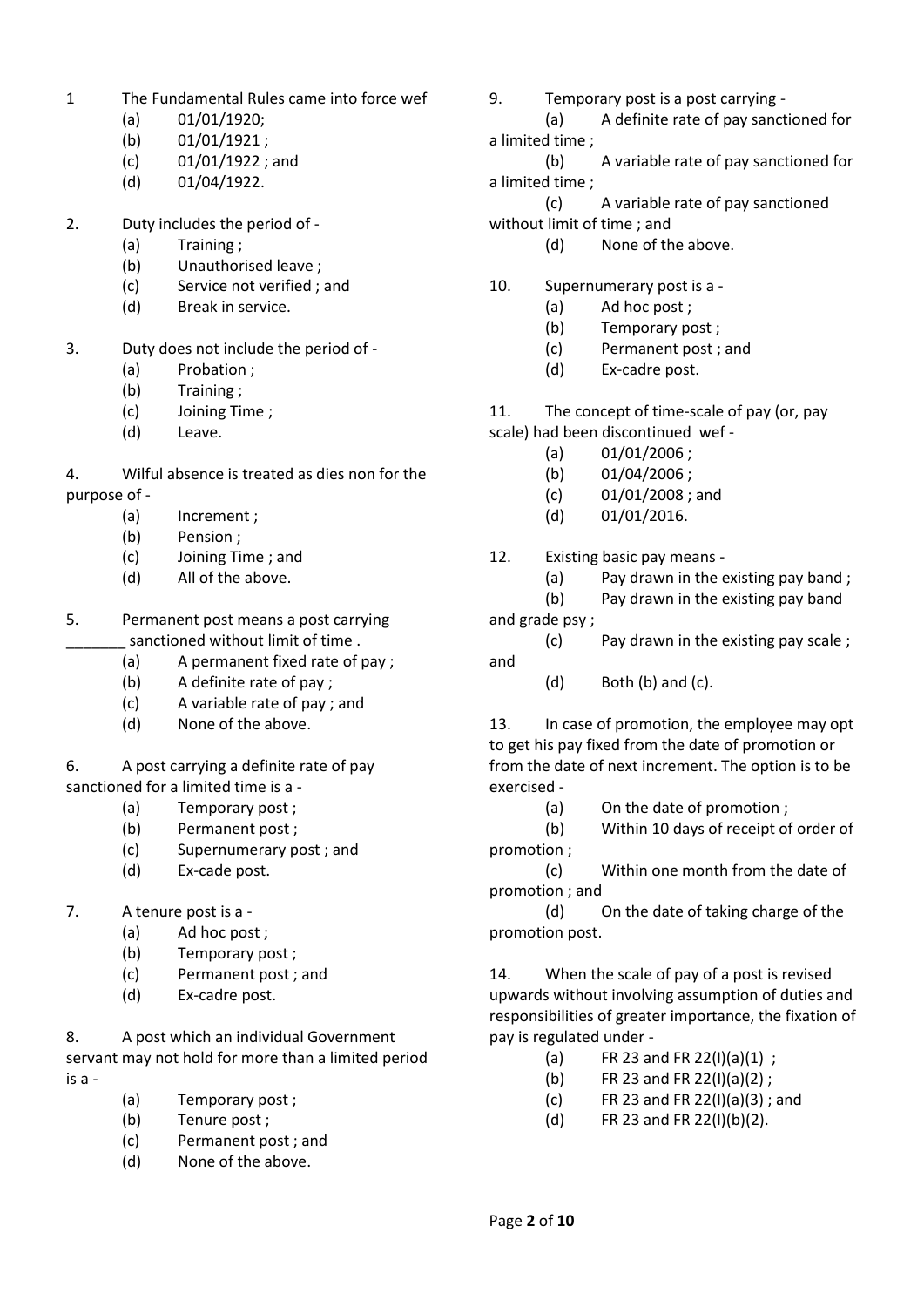15. When the appointment to a lower post is made on employee's own request under FR 15(a), his pay shall be regulated under -

- (a)  $FR \ 22(1)(a)(1)$ ;
- (b)  $FR \, 22(1)(a)(2)$ ;
- (c) FR 22(I)(a)(3); and
- (d) FR 23.

16. An authority competent to create a post, whether temporary or permanent, may grant advance increment to an employee appointed to such post, in terms of -

- (a) FR 22 ;
- (b) FR 24 ;
- (c) FR 26 ; and
- (d) FR 27.

17. Advance increment shall not be allowed in case of -

(a) Reward for meritorious work ;

(b) Removal of anomalies in fixation of pay ;

 (c) Recommendation of UPSC to grant higher initial pay ; and

(c) All above cases.

18. An order of penalty withholding 'next increment' for a specified period implies -

(a) One increment falling next due is to be withhold for the specified period ;

(b) All the increments falling due during the specified period shall be withheld ;

(c) Only one of the increments falling due during the specified period shall be withheld ; and

(d) None of the above.

19. Family planning allowance is admissible to a Government servant undergoing sterilization operation wef -

(a) The date of operation ;

(b) The date specified in the certificate given by the doctor / hospital ;

(c) The date of certificate by the doctor / hospital ; and

(d) The first day of the month following the date of operation.

20. Fee is the remuneration paid to a

Government servant from a source other than -

- (a) The Consolidated Fund of India ;
- (b) The Consolidated Fund of a State ;

(c) The Consolidated Fund of a Union

Territory ; and

(d) All of the above.

21. The Civil Service Regulations [in short CSRs] are intended to define the conditions under which salaries, leave, pension and other allowances are earned by service in the Civil Departments and in what manner they are

- (a) calculated ;
- (b) notified ;
- (e) arranged ; and
- (f) issued.

22. **Example 22.** Includes besides time spent on duty in India :-

(i) Privilege leave under Subsidiary leave.

(ii) Examination leave under Article 279 and 280, provided that not more than twelve months of such leave can be so reckoned; and that leave under clauses (a) to (c) of Article 280 is not reckoned as Active Service, unless the officer passes the examination for which the leave is granted. Leave under Article 281 also counts as Active Service, provided that the officer successfully passes the examination for which the leave is granted.

(iii) Time spent on the voyage to India by an officer who is recalled to duty before the expiry of any recognised leave out of India provided his return to duty is compulsory.

(iv) For purpose of pension, the period of absence from India of an officer deputed or detailed out of India on duty.

- (a) Active Service ;
- (b) Military Service ;
- (c) Civil Service ;
- (d) Medical Service.

23. No person may be appointed in India to a post in Government service without a medical certificate of health in the prescribed form duly signed by -

- (a) Village Chowkidar ;
- (b) Gazetted Officer ;
- (c) Pradhan ;

(d) Commissioned Medical Officer of Government or by a Medical Officer.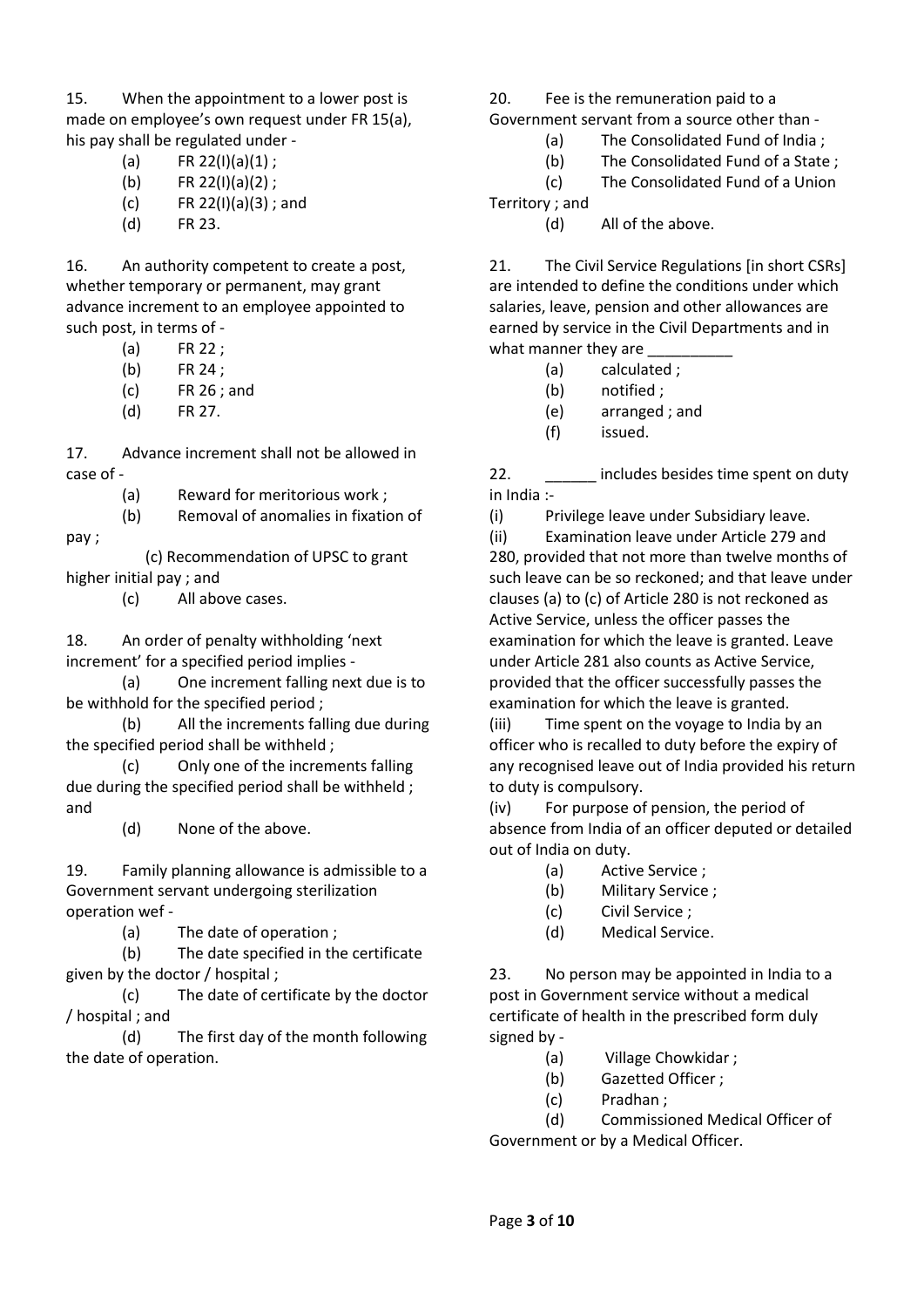24. The rules relating to pension for Central Government Civil servant were included mostly in the Civil Service Regulations and the Superior Civil Services Rules until

- (a) April, 1950 ;
- (b) April, 1951 ;
- (c) April, 1952 ;
- (d) April, 1953.

25. Subject to the provisions of Article \_\_\_\_, the rules in this Chapter apply to all persons in civil employ (and to all persons employed in civil capacity under the Army Department) whether their employment is permanent, temporary or casual and whether remunerated by fixed pay or by piece works rates :

- (a) 720 ;
- (b) 721 ;
- (c) 722 ;
- (d) 723.

26 The date on which Central Civil Service (Classification, Control & Appeal) Rules, 1965 came into force is -

- (a) 1st January ;
- (b) 1st April ;
- (c) 1st June ;
- (d) 1st December.

27. Central Government Civil posts are classified into after implementations of 6th Central Pay Commission -

- (a) Two ;
- (b) Three ;
- (c) Four ;
- (d) Five.

28. Name the Authority for appointment to Group 'A' services and posts of the Union without delegating any other authority -

- (a) Governor ;
- (b) President ;
- (c) Vice President ;
- (d) Head of the Department.
- 29. Suspension of Government servant means
	- (a) A kind of penalty ;
	- (b) Temporary withdrawal of duties ;
	- (c) Attending office without salary ;
	- (d) None of the above.

30. A Government servant is deemed to have been placed under suspension, if he is detained in custody for a period exceeding -

- (a) 24 hours ;
- (b) 12 hours ;
- (c) 36 hours ;
- (d) 48 hours.

31. Name the authority competent to place a Government servant under suspension -

- (a) Appointing / Disciplinary Authority ;
- (b) Inquiry Authority ;
- (c) Leave Sanctioning Authority ;
- (d) Subordinate Authority of a

Government servant.

32. Who is the competent authority for appointment of an Inquiry Officer in a Department proceedings ?

- (a) Head of Department ;
- (b) Presenting Officer ;
- (c) Head of Office ;
- (d) Disciplinary Authority.

33. What is the role of an Inquiry Officer in a Departmental Enquiry ?

- (a) To give an evidence ;
- (b) To assist the Charged Officer ;
- (c) To conduct an inquiry independently

(d) To frame charges against a

delinquent official.

34. Normally who can sign the memorandum of charges in respect of a major penalty ?

- (a) Appointing Authority ;
- (b) Disciplinary Authority ;
- (c) Head of the Department ;
- (d) Head of Office.

35. Can the delinquent official be permitted to inspect the documents to admit or deny his guilt ?

- (a) Inspection of document is permitted
- (b) Optional ;
	- (c) Inspection of documents not

permitted ;

(d) At his request.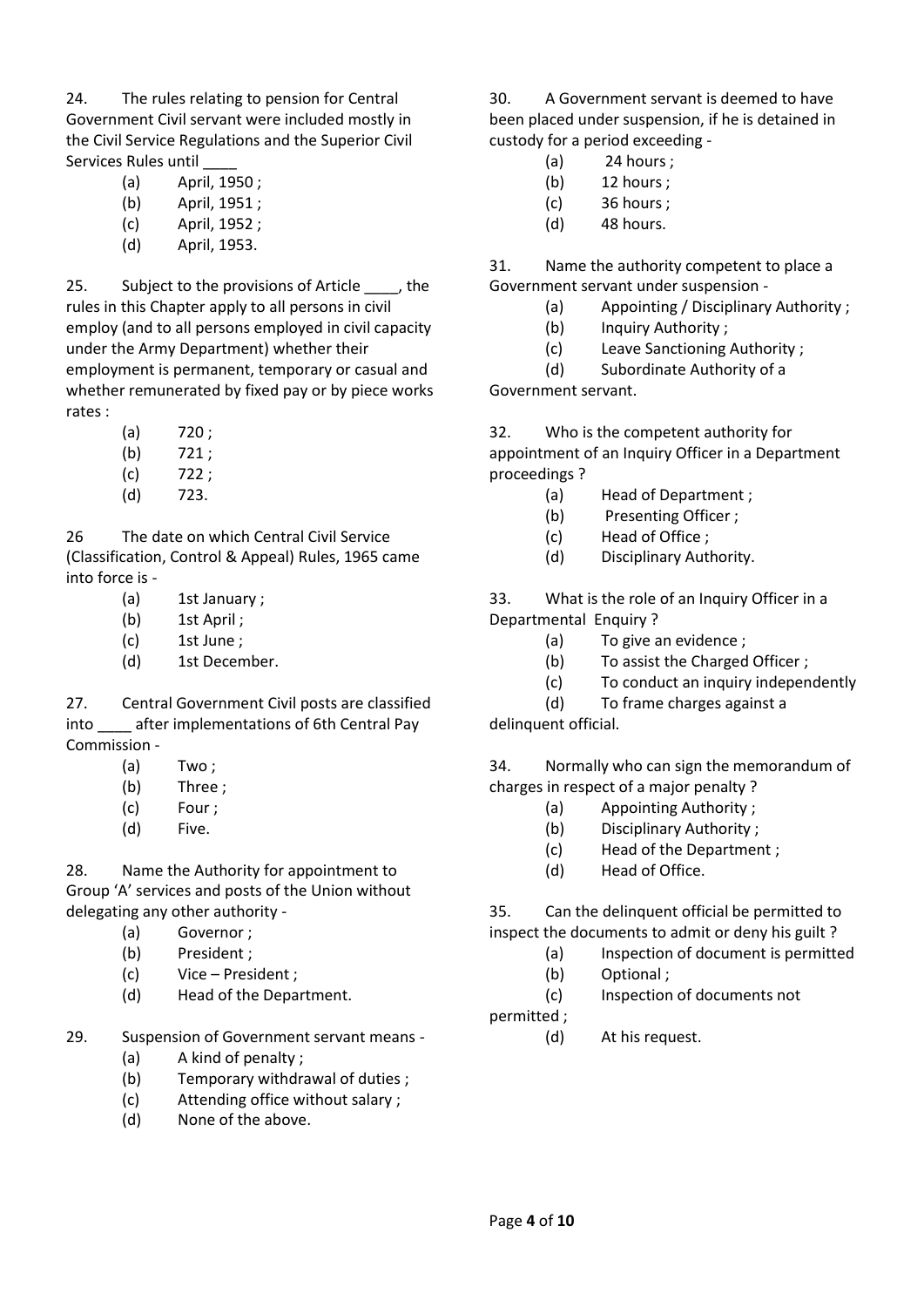36 Who is the Prescribed Authority with respect to Group – A Officer, to order for a full and complete statement regarding acquired movable and immovable property ?

- (a) The Government ;
- (b) Head of the Department ;
- (c) Head of Office ;

(d) Comptroller & Auditor General of

India.

37. Which Rule under CCS (Conduct) Rules prescribes the forms specified in the Schedule for submission of movable and immovable property return ?

- (a) Rule 18(1) ;
- (b) Rule 14(1) ;
- (c) Rule 16(2) ;
- (d) Rule 114.

38. Whether, participation in auction and bidding by a Government servant is allowed, when the auction is conducted by his own Office or Ministry ?

- (a) It is allowed ;
- (b) It is prohibited ;
- (c) Prior sanction needs to be obtained ;
- (d) Direct participation only is not

allowed.

39. Whether it is needed to scrutinize regularly the returns submitted by officers of Central Secretariat Service and Cabinet Secretariat Service ?

(a) No need to scrutinize regularly ;

(b) It should be scrutinized immediately after submission ;

(c) It is to be scrutinized when new items are added in the return ;

(d) It is to be scrutinized once in two years.

40. When can a Government servant having a spouse living, enter into or contract a marriage with any person ?

(a) When such marriage is permissible under the personal law of the Government servant ;

(b) If the first spouse has given her consent / permission ;

(c) With the permission of children ;

(d) With the permission of the parents of the living spouse.

41 When the Central Civil Service (Temporary Service) Rules, 1965 came into force -

- (a) 1st January ;
- (b) 1st April ;
- (c) 1st May ;
- (d) 1st June.

42. The services of a temporary Government servant shall be liable to termination at any time by a notice in writing given either by the Government servant to the appointing authority or by the appointing authority to the Government servant ; the period of such notice shall be -

- (a) One month ;
- (b) Two months ;
- (c) Three months ;
- (d) Four months.

43. No case of termination of temporary Government servants under Rule 5(1) of CCS (Temporary Service) Rules, 1965 can be re-opened by the competent authority under Rule 5(2)(a) ibid after the expiry of  $\qquad \qquad$  (i) from the date of notice, in a case where notice is given ; (ii) from the date of termination of service, in a case where no notice is given.

- (a) Three months ;
- (b) Six months ;
- (c) Nine months ;
- (d) Twelve months.

44. Terminal is payable to temporary Government servants under Rule 10 of the Central Civil Service (Temporary Service) Rules, 1965 -

- (a) Pay and allowances ;
- (b) Leave Salary ;
- (c) Gratuity ;
- (d) Commutation of pension.

45. **the service paid from contingencies,** followed by regular appointment, counts for Terminal Gratuity.

- (a) One-fourth ;
- (b) One-third ;
- (c) Half ;
- (d) Full.

46 The Central Civil Service (Pension) Rules, 1972 were adapted as the Manipur Civil Service (Pension) Rules, 1977 from -

- (a) 01/06/1972 ;
- (b)  $01/01/1973$ :
- (c) 01/01/1975 ;
- (d) 01/01/1972.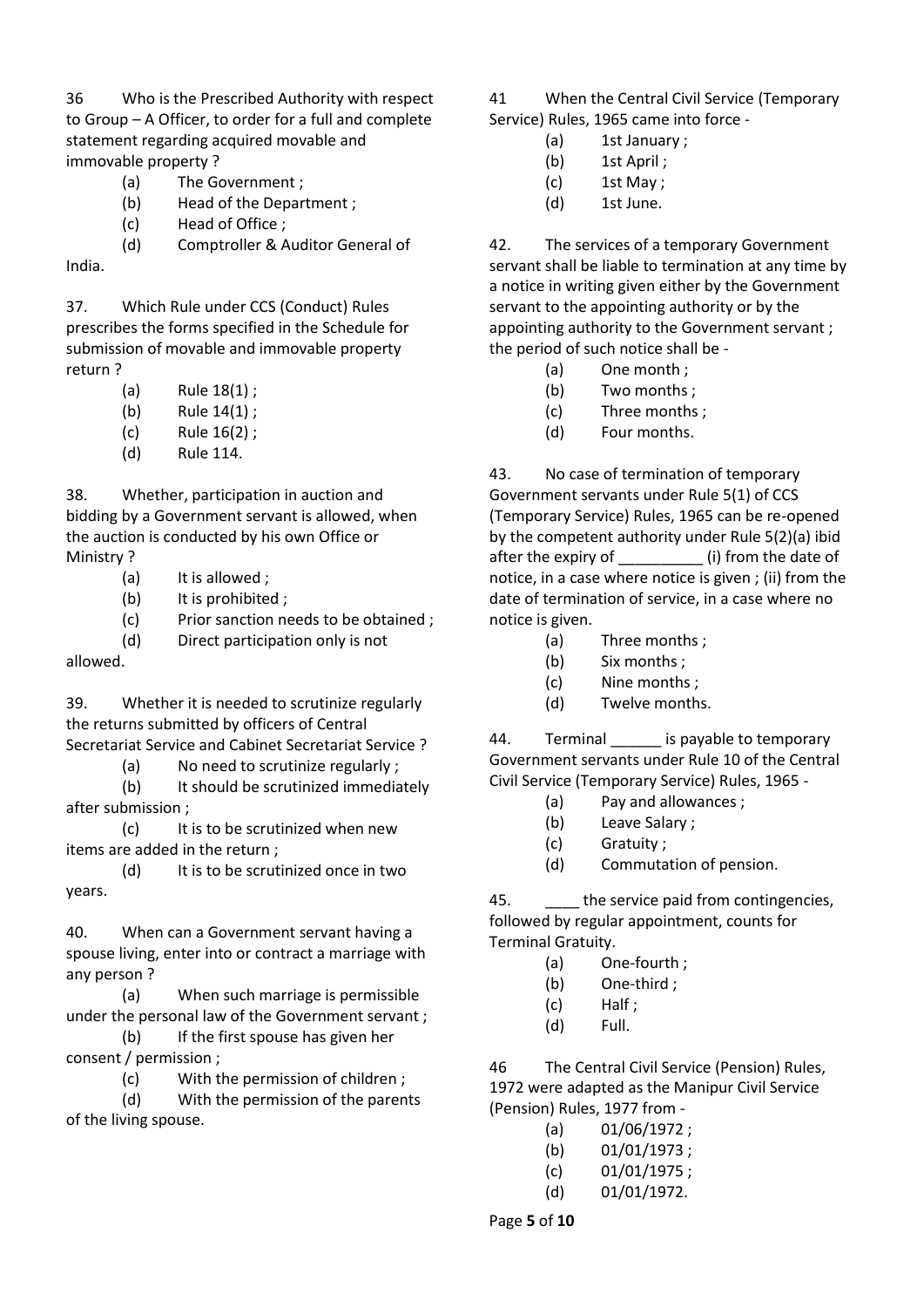47. The MCS (Pension) Rules, 1977 shall not apply to Government servants entering service after

 $(a)$  31/12/2002 ;

-

- (b) 31/12/2003 ;
- $(c)$  31/12/2004 ;
- (d) 31/12/2005.

48. Maximum commutation of pension as on 01/01/2006 is allowed upto -

- $(a)$  35%;
- $(b)$  40%;
- (c) 45% ;
- (d) 50%.
- 49. PPO stands for
	- (a) Pay Payment Officer ;
	- (b) Pension and Pay Order ;
	- (c) Pension Payment Order ;
	- (d) Pension Payment Officer.

50. 'Emoluments' for pension will include -

(a) Basic pay (substantive or officiating) and D.A. ;

(b) Basic pay (substantive or officiating) only ;

(c) Basic pay (substantive or officiating) and non-practicing allowance, if any ;

(d) Basic pay (substantive or officiating), D.A. and NPA, if any.

51. Amount of pension and pensionary benefits is rounded off to -

- (a) Next above rupee ;
- (b) Next higher rupee ;
- (c) Nearest rupee ;
- (d) Next Lower rupee.

52. Restoration of commuted portion of pension on the expiry of -

(a) 15 years from the date of retirement, if the commutation amount is received in the first month of retirement ;

(b) 15 years from the date on which the reduction in pension became effective when commuted value is received after one month from the date of retirement ;

- (c) Both (a) & (b) above ;
- (d) None of the above.

53. Which of the following is counted as qualifying service for pension purpose -

(a) Service on Probation against a post if followed by confirmation in the same or another post ;

(b) Service as SAS apprentice ;

(c) A person appointed on contract for a specified period followed by appointment in a substantive capacity in a pensionable establishment

(d) All of the above.

54. Interest on delayed payment of gratuity is applicable if -

(a) The Government employee delays submission of pension papers ;

(b) The delay in payment of pension is attributable to administrative lapses ;

(c) The Government employee is ignorant of the rules ;

(d) All of the above.

55. Pay for the purpose of family pension includes -

- (a) Basic Pay ;
- (b) Basic Pay plus DA ;
- (c) Basic Pay and Non-Practicing

Allowance, if any ;

(d) Basic Pay, DA and Non-Practicing Allowance, if any.

56. The expression 'Commercial Employment' (under CCS Pension Rules) means -

(a) An agent under a cooperative society firm ;

(b) Partnership in a professional

business ;

- (c) Directorship in a company ;
- (d) All of the above.

57. The minimum period of qualifying service for the purposes of eligibility pension should have been

- $(a)$  10 years ;
- (b) 15 years ;
- (d) 30 years.

58. Average Emoluments of Shri X on the date of retirement is Rs. 28,937/-. He has 31 year of qualifying service. His pension shall be -

- (a) Rs. 13592 ;
- (b) Rs. 13591 ;
- (c) Rs. 13590 ;
- (d) None of the above.

(c) 20 years ;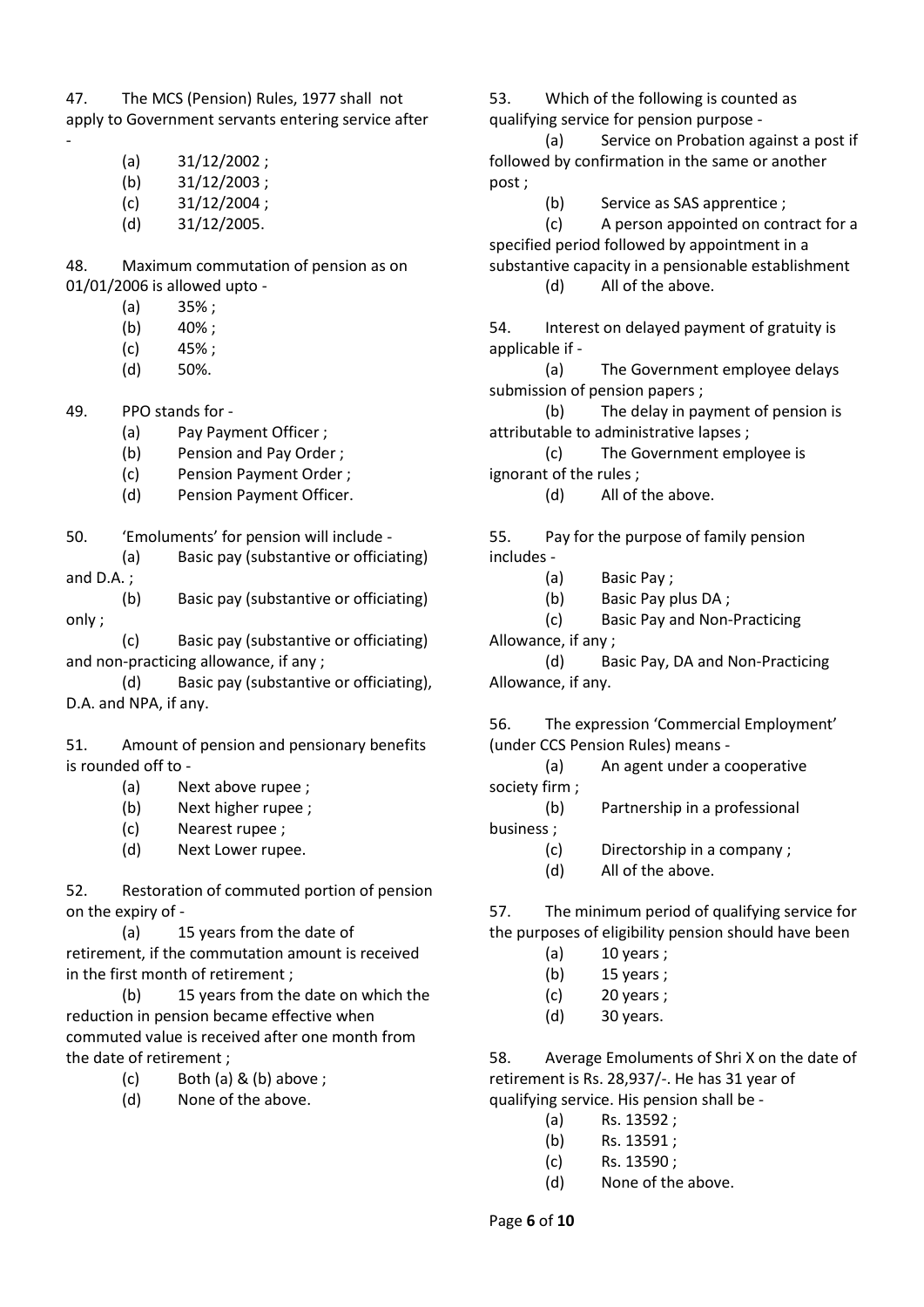59. Following periods does not count as 'qualifying service' -

(a) All kinds of leave with leave salary ;

(b) Deputation and Foreign Service ;

(c) Service rendered before attaining the age of 18 years ;

(d) Service as SAS apprentice.

60. Following periods does not count as 'qualifying service' -

(a) EOL on MC ;

(b) Overstayal of leave / joining time not regularized as leave with leave salary ;

(c) Suspension followed by minor penalty ;

(d) Service on probation followed by confirmation.

61. Pension is determined on the basis of -

(a) Emoluments drawn during last 10 months of service before his retirement or on the date of his death ;

(b) Emoluments drawn during the last month ;

(c) Average of basic pay drawn during the last ten months ;

(d) 50% of Emoluments or Average Emoluments whichever is more beneficial to him.

62. Compulsory retirement pension dealt under the following Rule of Manipur Civil Service (Pension) Rules, 1977 -

- (a) Rule 35 ;
- (b) Rule 36 ;
- (c) Rule 40 ;
- (d) Rule 41.

63. Invalid pension dealt under the following Rule of Manipur Civil Service (Pension) Rules, 1977 -

- (a) Rule 37 ;
- (b) Rule 38 ;
- (c) Rule 39 '
- (d) Rule 40.

64. Retirement Gratuity is not admissible in the following cases -

- (a) Less than 20 years of service ;
- (b) Less than 15 years of service ;
- (c) Less than 10 years of service ;
- (d) Less than 5 years of service.

65. Death Gratuity is admissible in the cases of death in service of an employee -

- (a) Less than one year of service ;
- (b) Less than five years of service ;
- (c) Less than 20 years of service ;
- (d) All of the above.

66 The Manipur Services (Extraordinary Pension) Rules, 1995 came into force from -

- (a) 1st January ;
- (b) 1st February ;
- (c) 1st March ;
- (d) 1st April.

67. The Manipur Services (Extraordinary Pension) Rules, 1995 shall apply to -

(a) Person on casual and daily rated employment ;

(b) Persons paid from contingencies ;

(c) Persons entitled to the benefit of a Contributory Provident Fund ;

(d) State Government servants appointed substantively to civil services and posts in connection with the affairs of the State which are borne on pensionable establishment.

68. Under the Manipur Services (Extraordinary Pension) Rules, 1995, the term 'pay' means the pay as defined in Rule \_\_\_ of the Fundamental Rules, which a person was drawing on the date of his death or injury.

- $(a)$  9(6);
- $(b)$  9(9);
- $(c)$  9(20);
- $(d)$  9(21).

69. Under the Manipur Services (Extraordinary Pension) Rules, 1995, normal pension and gratuity admissible under the Manipur Civil Services (Pension) Rules, 1977 plus disability pension equal to 30% of basic pay is admissible for \_\_\_\_ disability.

- $(a)$  40%;
- (b) 60% ;
- (c) 80% ;
- (d) 100%.

70. Under the Manipur Services (Extraordinary Pension) Rules, 1995, Family Pension for all categories of widows is admissible at 60% of basic pay subject to a minimum of

- (a) Rs. 3,500 ;
- (b) Rs. 2,750 ;
- (c) Rs.1,275 ;
- (d) Rs. 375.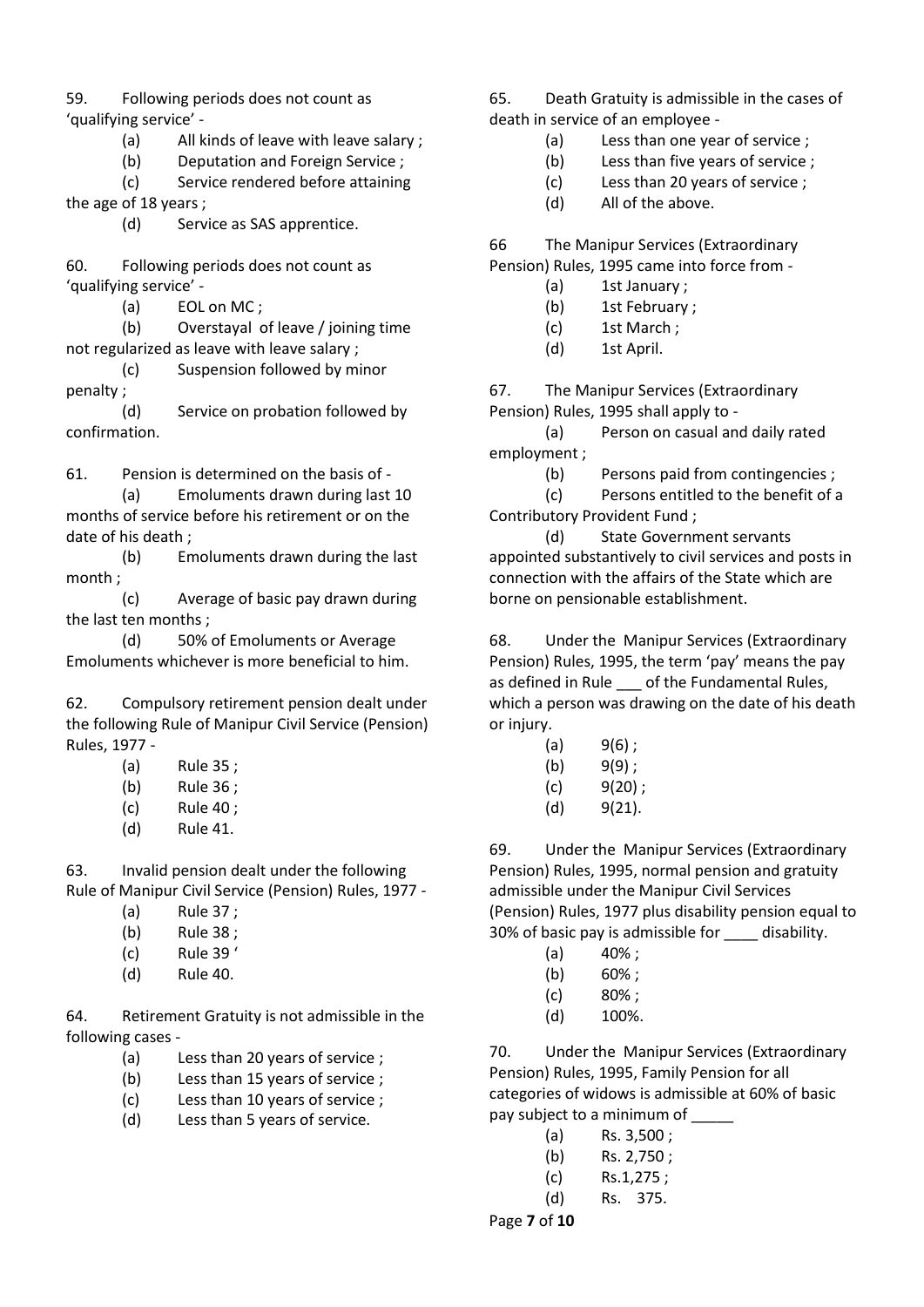71 The Manipur Services (Liberalized Pension) Rules, 2000 came into force from -

- (a) 1st day of January ;
- (b) 1st day of April ;
- (c) 1st day of June ;
- (d) 1st day of July.

72. The Manipur Services (Liberalized Pension) (Amendment) Rules, 2000 were effected from -

- $(a)$  01/01/2000;
- (b) 21/07/2000 ;
- $(c)$  17/11/2000;
- (d) 01/12/2000.

.73. The Manipur Services (Liberalized Pension) (First Amendment) Rules, 2009 came into effect from -

- $(a)$  01/01/2000 ; (b) 21/07/2000 ;
- (c) 17/06/2009 ;
- (d) 02/07/2007.

74. Under the Manipur Services (Liberalized Pension) Rules, 2000, \_\_\_ of the pay last drawn by the deceased Government servant shall be eligible for both parents -

- $(a)$  25% : (b) 35% ;
- $(c)$  50% ;
- (d) 75%.

75. Under the Manipur Services (Liberalized Pension) Rules, 2000, \_\_\_ of the pay last drawn by the deceased Government servant shall be eligible for a single parent -

- (a) 75% ;
- (b) 70% ;
- (c) 60% ;
- (d) 56.25%.

76 New Pension Scheme is applicable to all new entrants to the State Government service joining on or after -

- $(a)$  01/01/2004 ;
- $(b)$  31/12/2004;
- $(c)$  01/01/2005;
- (d) 01/07/2005.

77. PFRDA stands for -

(a) Provident Fund Regulation and Development Authority ;

(b) Provident for Retirees and Dependents Authority ;

(c) Pension Fund Regulatory and

Development Authority ;

(d) Provident Fund Regulatory and Development Authority.

78. PRAN stands for -

(a) Primary Registration Acknowledgement Number ;

(b) Primary Retirement Acknowledgement Number ;

(c) Provisional Retirement Account Number ;

(d) Permanent Retirement Account Number.

79. An employee- subscriber to NPS can normally exit from the scheme -

(a) On attaining the age of 58 years ;

(b) On attaining the age of 60 years ;

(c) On completion of 20 years of qualifying service ;

(d) On completion of 30 years of qualifying service.

80. In case of normal exit (on attaining the age of 60 years) \_\_\_\_ of accumulated pension wealth shall be mandatorily used to provide an annuity for life to the employee / dependent parents / spouse.

- $(a)$  40%;
- (b) 50% ;
- (c) 60% ;
- (d) 80%.

81 The Central Civil Service (Leave) Rules, 1972 adapted as the Manipur Civil Services (Leave) Rules, 1979 is effective from -

- (a) 01/01/1979 ;
- (b) 01/04/1979 ;
- (c) 01/07/1979 ;
- (d) 01/12/1979.

82. The Manipur Civil Services (Leave) Rules, 1979 is not applicable to -

(a) Persons appointed to the Civil services ;

(b) Employees of non-statutory departmental canteens ;

(c) Government servants appointed in subordinate of State Government ;

(d) Persons paid from contingencies.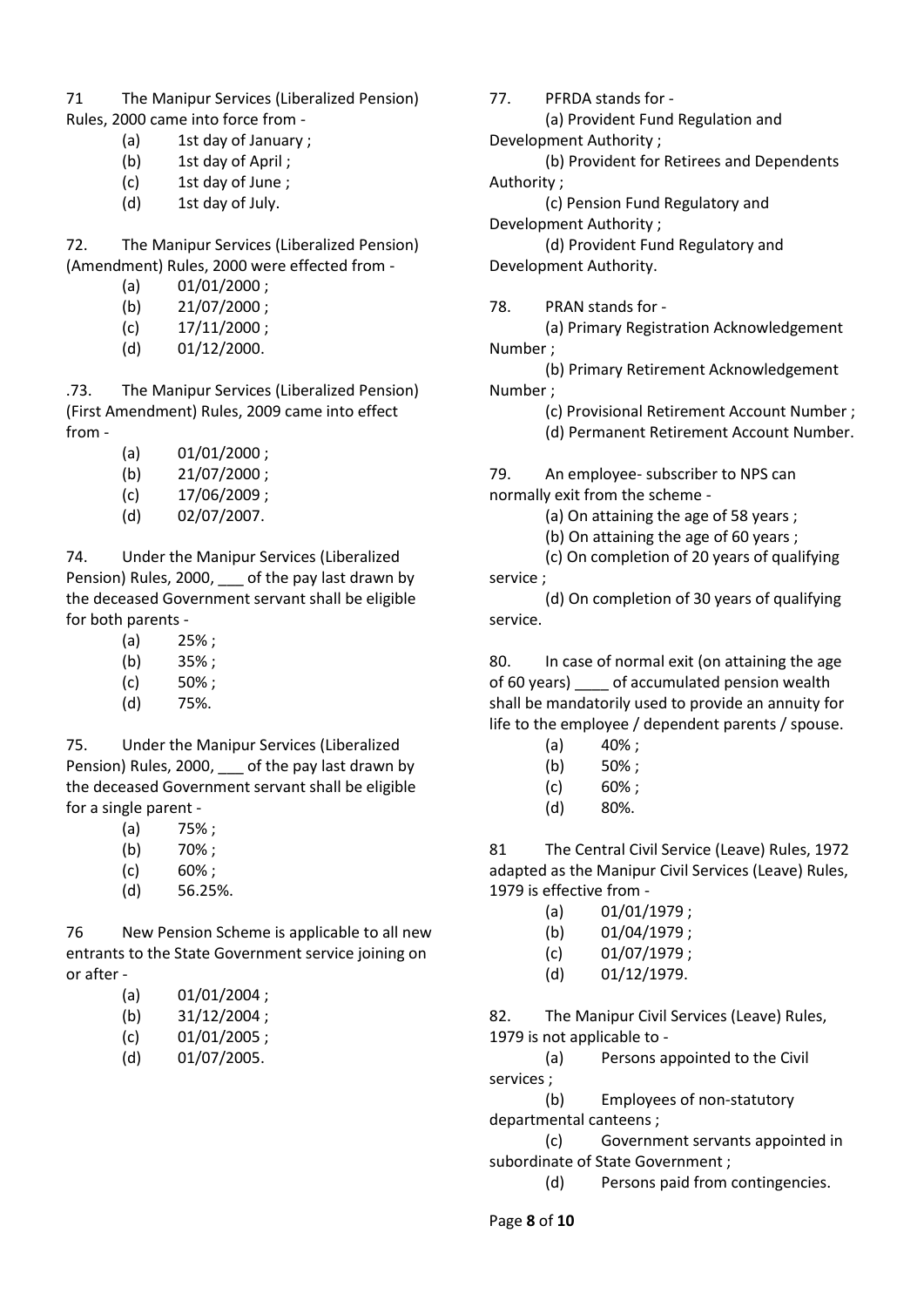- 83. Earned Leave can be combined with -
- (a) Casual Leave, Half-Pay Leave, Maternity Leave ;
- (b) Study Leave, Casual Leave, Maternity Leave ;
- (c) Sick Leave, Half Pay Leave, Maternity Leave ;
- (d) Casual Leave, Paternity Leave, Maternity Leave.
- 84. Extraordinary Leave is granted to Government servants only -
- (a) When no other leave is admissible or on request ;
- (b) When Government servant is on notice period pf VRS ;
	- (c) Before superannuation ;
	- (d) None of the above.

85. What is the maximum period of leave of any kind which can be allowed to a Government servant?

- (a) 5 years ;
- (b) 6 years ;
- (c) 7 years ;
- (d) 2 years.
- 86. Paternity Leave is allowed for days.
	- (a) 20 days ;
	- (b) 15 days ;
	- (c) 25 days ;
	- (d) 30 days.

87. What is the maximum amount of study leave which can be availed by a Government servant, other than CJS Officers in his entire service ?

- (a) 24 months ;
- (b) 12 months ;
- (c) 10 months ;
- (d) 15 months.

88. What is the maximum number of days of Earned Leave that can be held at credit by a Government servant ?

- $(a) 300;$
- $(b)$  200;
- (c) 250 ;
- (d) 180.

89. If an official is recalled to duty before expiry of his leave, he may be treated as

- (a) On leave period ;
- (b) On duty ;
- (c) Absent ;
- (d) None of the above.
- 90. Casual Leave can be combined with
	- (a) Special Casual Leave ;
	- (b) Earned Leave ;
	- (c) Half Pay Leave ;
	- (d) None of the above.

91. Travelling Allowance is not granted to Government employee to reimburse him the expenditure incurred on travel in relation to -

(a) Tour on official duty / in public service ;

(b) Transfer to another station in public interest ;

(c) Visit to home town / excursion to hill station ;

(d) Retirement.

92. In case of transfer from post to another, TA entitlement shall be determined on the basis of pay of -

- (a) Old post ;
- (b) New post ;
- (c) Lower of the two grades ;
- (d) None of the above.

93. If an employee travels by a lower class than the entitled one, fare shall be reimbursed for -

- (a) The class actually travelled ;
- (b) The entitled class ;
- (c) The class next lower to the entitled class ;
- (d) No fare shall be allowed.

94. If an employee travels by a lower class than the entitled one, fare shall be reimbursed for -

- (a) The entitled class ;
- (b) The class next higher to the entitled class
- (c) The class actually travelled ;
- (d) None of the above.
- 95. Advance of TA is admissible in case of
	- (a) Transfer ;
	- (b) Tour ;
	- (c) Retirement ;
	- (d) All of the above.

96. For travel by road between places connected by rail, normally the reimbursement shall be allowed for -

- (a) Actual road mileage ;
- (b) Fare entitlement by train ;
- (c) Road mileage limited to fare
- entitlement by train ;
	- (d) None of the above.